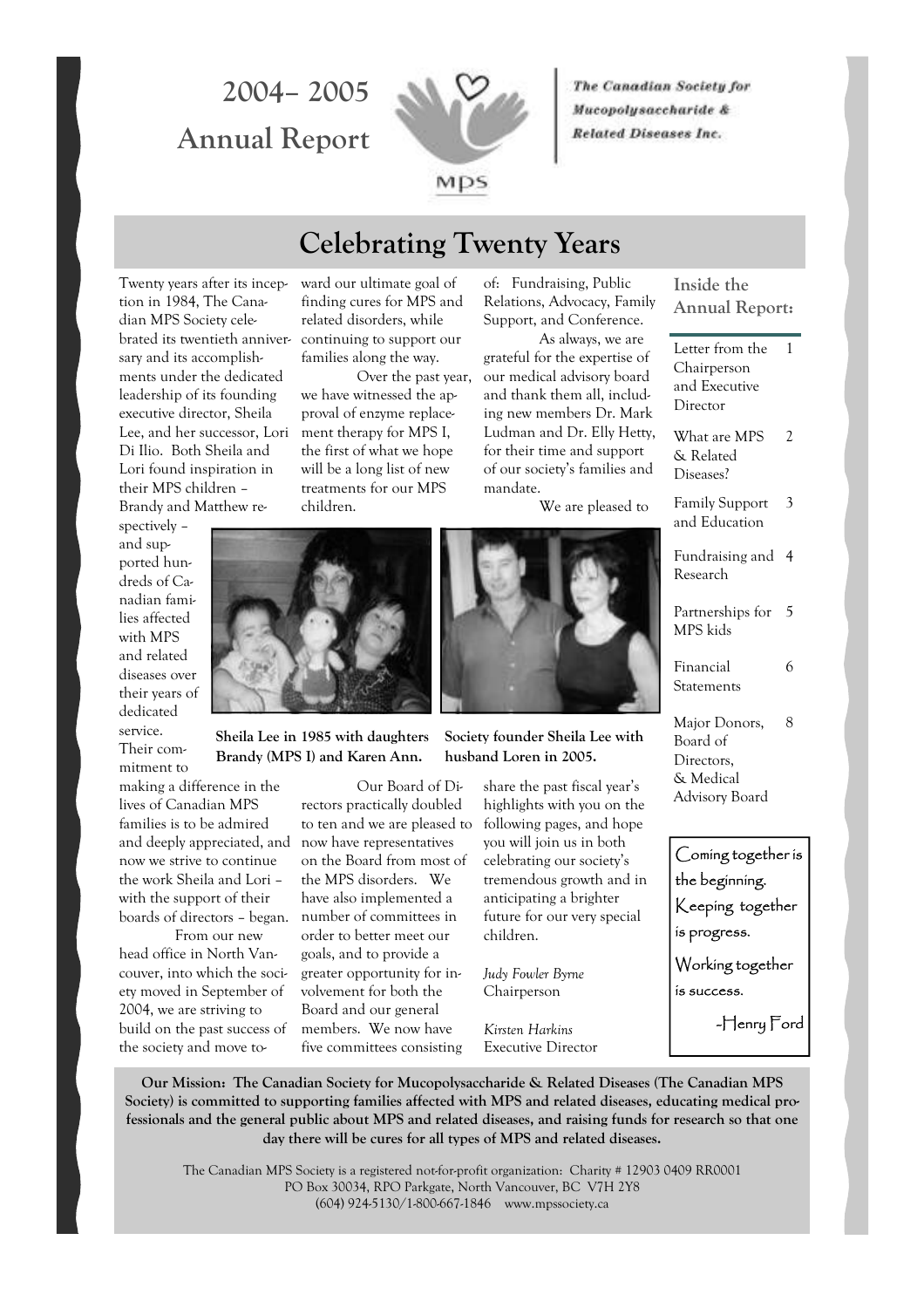## **What are MPS and Related Diseases?**

Mucopolysaccharide (MPS) and related diseases are lysosomal storage disorders (LSDs) caused by genetically inherited enzyme deficiencies. Because affected individuals lack particular enzymes necessary for normal cell degradation and recycling, substances store throughout their bodies, causing progressive damage to their hearts, bones, joints, respiratory systems and, sometimes, central nervous systems. While babies affected with MPS or related diseases often show no signs of disease, symptoms appear and intensify as storage increases.

### **HOW ARE MPS AND RELATED DISEASES INHERITED?**

Lysosomal storage diseases are usually autosomal recessive disorders, inherited from healthy parents who have no idea they carry a common recessive gene: For carrier parents there is a one in four chance with every pregnancy that their child will inherit one recessive gene from each parent and suffer from

### **LYSOSOMAL STORAGE DISORDERS**:

**Mucopolysaccharide Storage Diseases:**  MPS I – H (HURLER SYNDROME) MPS I – HS (HURLER-SCHEIE SYNDROME) MPS I – S (SCHEIE SYNDROME) MPS II (HUNTER SYNDROME) MPS IIIA, IIIB, IIIC & IIID (SANFILIPPO SYNDROME) MPS IVA & IVB (MORQUIO SYNDROME) MPS VI (MAROTEAUX-LAMY SYNDROME) MPS VII (SLY SYNDROME) MPS IX (HYALURONIDASE DEFICIENCY)

#### **Complex Carbohydrate Storage Disorders:** MUCOLIPIDOSES:

- ML I (SIALIDOSIS)
- ML II (I CELL DISEASE)
- ML III (PSEUDO-HURLER POLYDYSTROPHY)
- ML IV (BERMAN SYNDROME)
- OLIGOSACCHARIDOSES:
- MANNOSIDOSIS A & B
- FUCOSIDOSIS
- ASPARTYLGLYCOSAMINURIA
- MULTIPLE SULPHATASE DEFICIENCY SCHINDLER DISEASE

SIALURIA

#### SIALIC ACID STORAGE

the carried disease. MPS II (Hunter Syndrome) and Fabry Disease are xlinked recessive disorders, meaning they are transmitted by carrier mothers to her sons: For carrier mothers, there is a one in two chance of an x-linked disorder occurring in the birth of a son. Parents of an affected child have the option of prenatal testing to determine if their next child will be affected by the same disease, and should seek genetic counseling before planning to have additional children or to inquire about available carrier testing for their healthy children. The occurrence of MPS in the population is estimated to be one in 25,000 births.

### **WHAT ARE THE MAJOR CHARACTERISTICS OF MPS?**

A wide spectrum of clinical involvement is seen in all MPS and related diseases ranging from onset of symptoms at birth leading to death in early childhood to later onset with a near normal life span. While specific en-

zyme deficiencies, and effects, vary from syndrome to syndrome, characteristics are often shared by individuals with MPS including: course facial features, short stature, corneal clouding, speech and hearing impairment, chronic runny nose and diarrhea, hernias, heart disease, bone disease, stiff joints, liver and spleen enlargement, hyperactivity, mental retardation, and shortened life expectancy.

### **TREATMENTS**:

Currently there is no cure for MPS or related lysosomal storage disorders and until recently, treatment for MPS and related diseases has been primarily symptomatic, with bone marrow transplantation considered a successful, although high-risk, procedure in some cases; however, research in the past decade has led to exciting advancements in gene therapy as well as to the development of enzyme replacement therapies (ERTs). Continued research is necessary in order to find cures for all types of MPS and related diseases.

GALACTOSIALIDOSIS COBALAMIN F MUTATION GSD II (POMPE DISEASE)

**Complex Lipid Storage Disorders**: GLYCOSPHINGOLIPIDOSES:

- GM I GANGLIOSIDOSIS (LANDING'S DISEASE)
- GM 2 GANGLIOSIDOSIS (TAY-SACHS & SANHOFF'S DISEASES)
- FABRY DISEASE (TRIHEXOSYLCERAMIDOSIS)
- GAUCHER DISEASE
- (GLUCOSYLCERAMIDOSIS)
- NIEMANN-PICK DISEASE A, B &C (SPHINGOMYELINOSIS)
- METACHROMATIC LEUKODYSTROPHY (MLD SULFATIDOSIS)
- KRABBE SYNDROME (GALACTOSYLCERAMIDOSIS)
- FARBER'S DISEASE (LIPOGRANULOMATOSIS)

WOLMAN'S DISEASE FUCOSIDOSIS SCHINDLER DISEASE MULTIPLE SULFATASE DEFICIENCY SPHINGOLIPID ACTIVATOR DEFICIENCY CHOLESTEROL ESTER STORAGE DISEASE GMZ ACTIVATOR DEFICIENCY CYSTINOSIS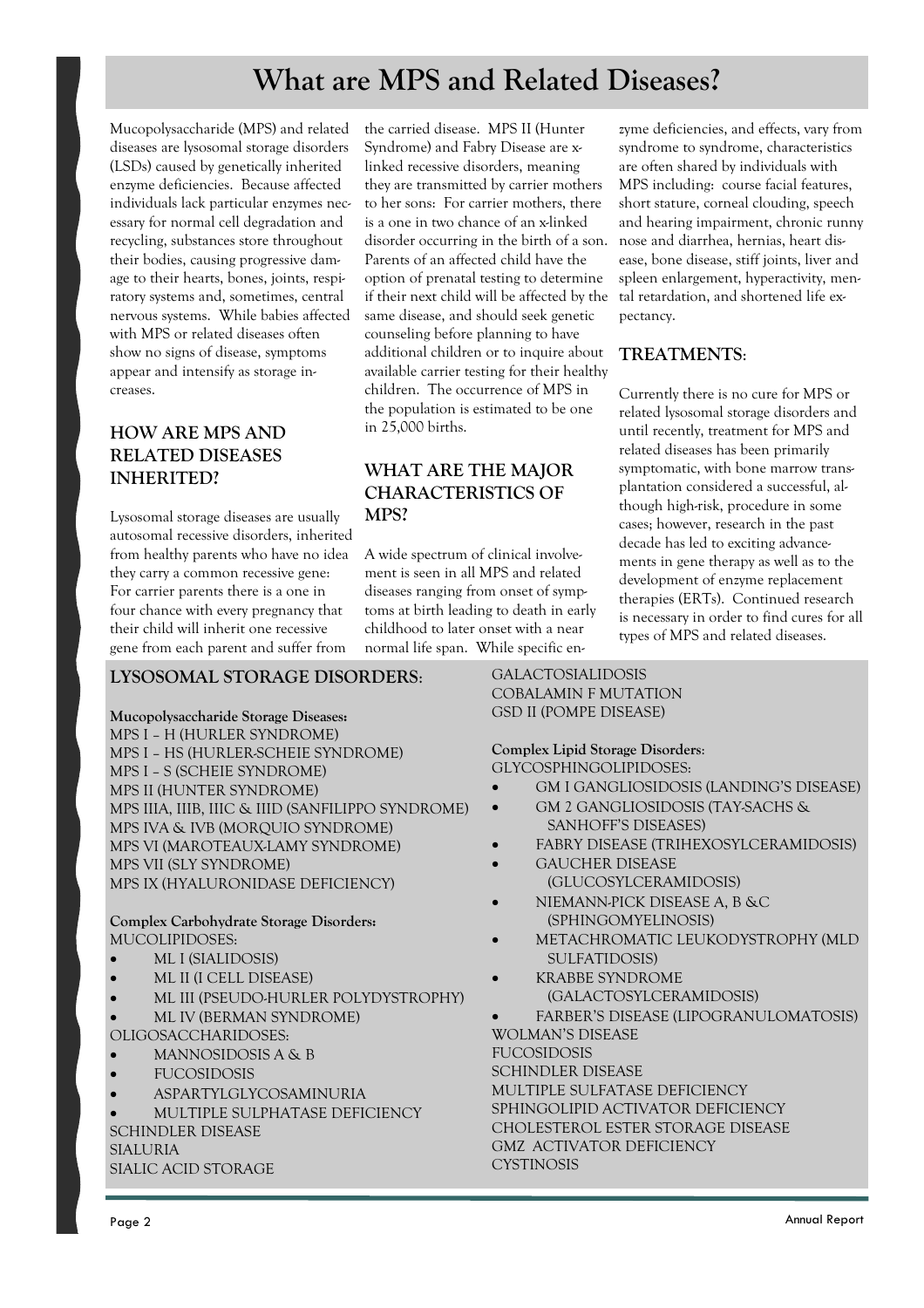## **Providing vital family support and education**

### **SUPPORT:**

The generous financial support of our committed membership, sponsors and donors made it possible for us to continue and further develop our family support programs over the past fiscal year:

• Our **website and 1-800#** continued to provide immediate access to information to newly-diagnosed families as well as members and non-members alike. We get a significant number of international requests for information, as well, due to our internet presence, and because of our relationships with our sister organizations around the world, can often help those people make connections with societies

closer to home. • Our **quarterly newsletter, the Connection***,*  continued its role as a valuable resource for our members, helping them stay connected with each other and up-to-date on MPS news and events.

• Our **family referral directory** remained an important link for families wishing to connect with others with the same MPS syndrome or

those living in the same geographic region.

• Our **Family Assistance Program** provided almost \$3,000.00 in financial aid to member families to help alleviate the financial burdens often associated with treating and caring for an MPS child.

• Our **2004 family conference, "Celebrating 20 Years"** was held in July of 2004 in Mississauga, Ontario. This conference brought together families and professionals and gave them an opportunity to learn more about new research, treatment and care strategies, and to meet and strengthen their relationships. For many of our members, the opportunity to meet, share information, and celebrate unique joys and challenges with other MPS families is an essential element of their being able to successfully deal with MPS and related diseases in their daily lives.

• **Advocacy support** has become a critical component of our mandate: As new treatments have been developed and licensed for use in Canada, we have strived to ensure Canadian MPS children have access to those treatments they need and deserve to live longer and healthier lives. The Executive Director and board members attended a one-day media workshop in Toronto in the spring of 2004 to develop their advocacy skills, and letter-writing campaigns and petitions to government officials, along with media releases and public awareness initiatives, have resulted in many MPS children receiving treatments that are now halting the progression of their disease. Since treatments are not yet avail-

able for all Canadian children with MPS and related diseases, we are aware that we must also ensure that those children for whom treatments have not been developed receive the medical care and services necessary to provide the best quality of life for them and their families.

• Our new **bereavement program** was implemented in July 2004 and provides a series of booklets to bereaved families as they move through the various stages of grief associated with the devastating death of a child to MPS or a related disorder.

### **EDUCATION:**

The society continues to supply families and professionals with educational resources and society-published booklets surrounding MPS and related diseases.

• Thanks to the financial support of Bike 4 MPS and the hard work of Lori Di Ilio, a new **"Everyday Booklet"** was written after Tracey Halford, contracted by the society, compiled the results of a survey sent to members of both the Canadian and National (USA) MPS Societies. The Canadian MPS Society has partnered with the National MPS Society, who will provide funding for editing and publishing of the booklet, which should be available for our members in the winter of 2005.

• We have issued a number of **press releases** in the past year, informing the public of important news surrounding MPS. In April of 2004, we announced the date of the 2004 MPS CUP Fantasy Hockey Game and Gala, and in May we were excited to announce that we had raised almost \$40,000.00 from our second annual event. Also in May 2004, we issued a release expressing our delight in the licensing of Aldurazyme enzyme replacement therapy by Health Canada, which, as the first treatment approved to treat an MPS disease, represented a major milestone in the road toward our ultimate goal of finding cures for our MPS children. Many of our MPS children have been involved in



**MPS Jeans Lori Di Ilio and Chairperson Judy Byrne Days** were held **celebrating the Society's 20th Anniversary at our 2004 Family Conference.** 

date, October  $8<sup>th</sup>$ , and on other dates as well, to raise awareness of MPS and raise funds for the Society.

**•** Our **2004 family conference** provided an excellent educational experience for families and professionals alike.



**Former executive director Lori Di Ilio with son Matthew (MPS III) in 2004.** 

• **Canadian** 

across Canada on our national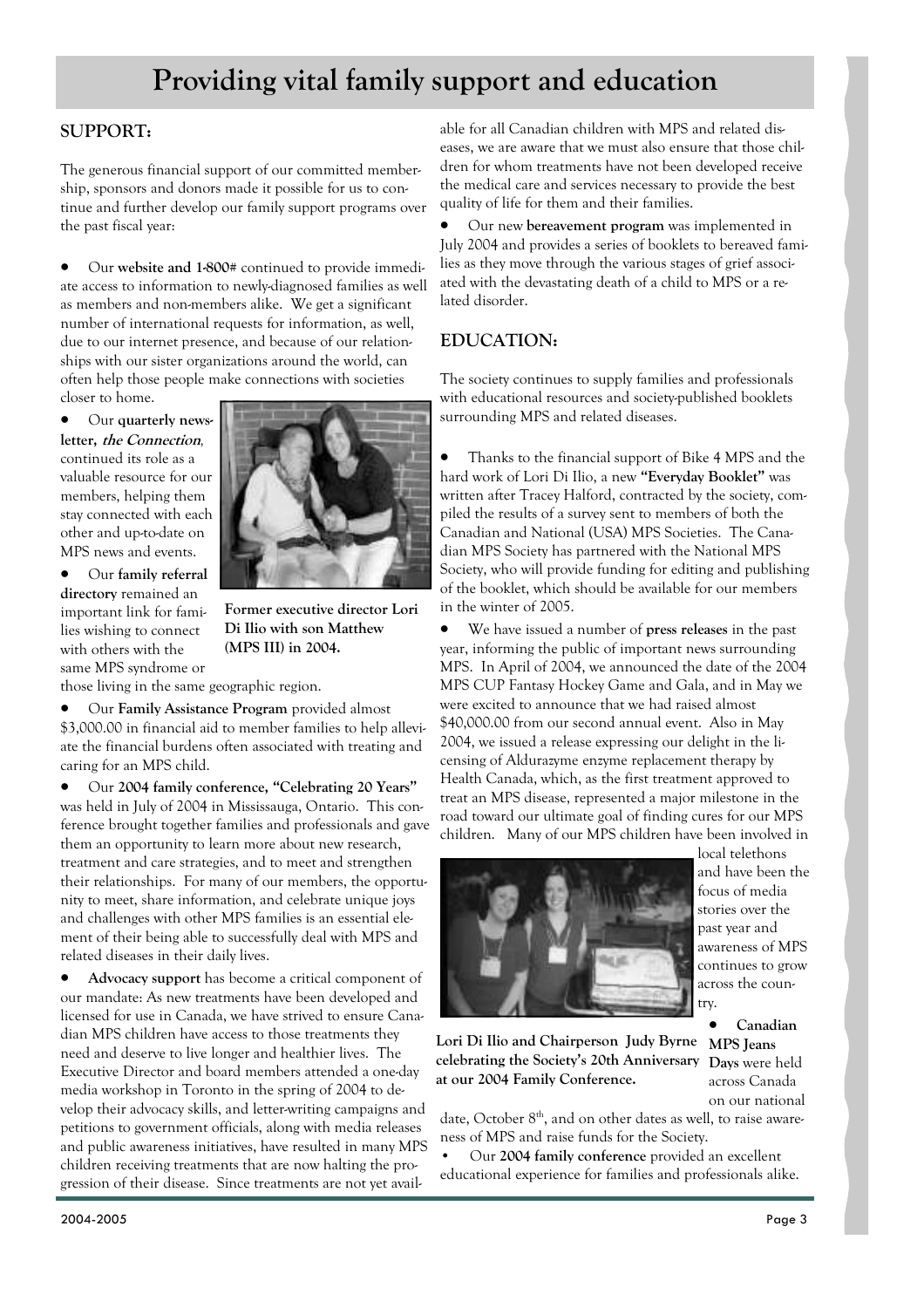## **2004-2005 Fundraising and Research**

Due to the enthusiastic support of several of our member families, many local fundraisers—including **Canadian MPS** 

**Jeans Days**, golf tournaments, nature walks, and other innovative events like a Sadie Hawkins Bowl and a Miracle Move Night– raised thousands of dollars to help fund the society's initiatives and increase our



**Nicklas Harkins (MPS I) with Brad May of the Vancouver Canucks at the 2004 MPS CUP Fantasy Hockey Game** 

research budget. The second annual **2004 MPS CUP Fantasy Hockey Game and Gala** netted almost \$40,000.00 for the society, and altogether the society netted over \$50,000.00 in fundraising revenue during the 2004-2005 fiscal year. Due to the increase in our budget, we were able to award \$47,302.00 in research grants during 2004/2005. Thank you for your support.

#### **2004-2005 RESEARCH GRANTS:**

**\$4,000.00 – Summer Studentship Research Grant awarded to Soohun Chun, University of Toronto.** 

Mr. Chun's research focused on Metachromatic Leukodystrophy (MLD) – a rare lysosomal storage disease caused by a deficiency of Arylsulfatase A – and achieving delivery of Arylsulfatase A (ARSA A) to the central nervous system using a fusion protein composed of ARSA A attached to a protein know to have access to all organs including the brain, a soluble form of melanotrasferrin (sMTf.)

#### **\$30,000.00 – Dr. Lorne Clarke, University of British Columbia.**

Dr. Clarke and his team of researchers will use micro array analysis and isotope-coded affinity tag (ICAT) proteomics to investigate the pathogenesis of MPS I utilizing the murine MPS I model.

 Ultimately their hope is to identify serum biomarkers of disease that may be useful in the evaluation of disease progression and response to therapy in children with MPS I. In addition, their more exploratory approach will lead to identification of other factors that may underlie the pathophysiology of MPS diseases. ICAT analysis of both immunocompetent and immunocompromised MPS I mice will represent one of the first applications of this type of proteomic analysis to a mouse model of disease.

**\$13,302.00 (\$10,000.00 USD) – Lysosomal Storage Disease Research Consortium (LSDRC).** 

 The Canadian MPS Society is proud to be a member of the LSD Research Consortium (LSDRC), which has partnered with the American National Institute of Neurological Disorders and Stroke (NINDS) for the purpose of a jointly sponsored program to provide funding towards preclinical or translational research specifically addressing the neurological aspects of LSDs. On July 2, 2004, a Program Announcement (PA) was released by the NINDS soliciting applications for funding for research "focused on improving central nervous system (CNS) treatment outcomes, enhancing the effectiveness of delivery and targeting of cells, enzymes, drugs and genes into the brain."\*, with the expectation that grants will be funded early this year. A total of approximately \$1,050,000.00 US in grants will be available from the NINDS and the Office of Rare Diseases (ORD). Applications not funded by the NINDS will be turned over to our group for consideration for funding within our funding capabilities. Several applications have been received by the



NINDS: the review process is underway and the LSDRC has established a grant review committee.

The Canadian MPS Society contributed \$10,000.00 US toward this consortium: a total of \$310,000.00 US has been contributed by the following American organizations: the National MPS Society, the National Tay Sachs and Allied Diseases Association, the Sanfilippo Syndrome Medical Research Foundation, Hunter's Hope Foundation, and the National Neimann-Pick Disease Foundation. The LSDRC will be represented by a three member Executive Committee consisting of Barbara Wedehase (ED of Na-

**Monika Nelis (MPS I) at her family's Walk with Nature for MPS Kids** 

tional MPS Society), Jayne Gershkowitz (ED of National Tay Sachs and Allied Diseases), and Sissi Langford (Chair of Committee on Federal Legislation, National MPS Society). We are excited to be a part of this collaboration and will update you as the grants are funded. For more information on the LSDRC, please visit www.lsdresearch.org. To read the complete Program Announcement, visit Http://grants.nih.gov/grants/guide/pa-files/PAS-04- 120.html

\*CENTRAL NERVOUS SYSTEM THERAPY DEVELOP-MENT FOR LYSOSOMAL STORAGE DISORDERS (PAS—04-120) Lysosomal Storage Disease Research Consortium(LSDRC), National Institue of Neurological Disorders and Stroke (NINDS), Office of Rare Diseases (ORD)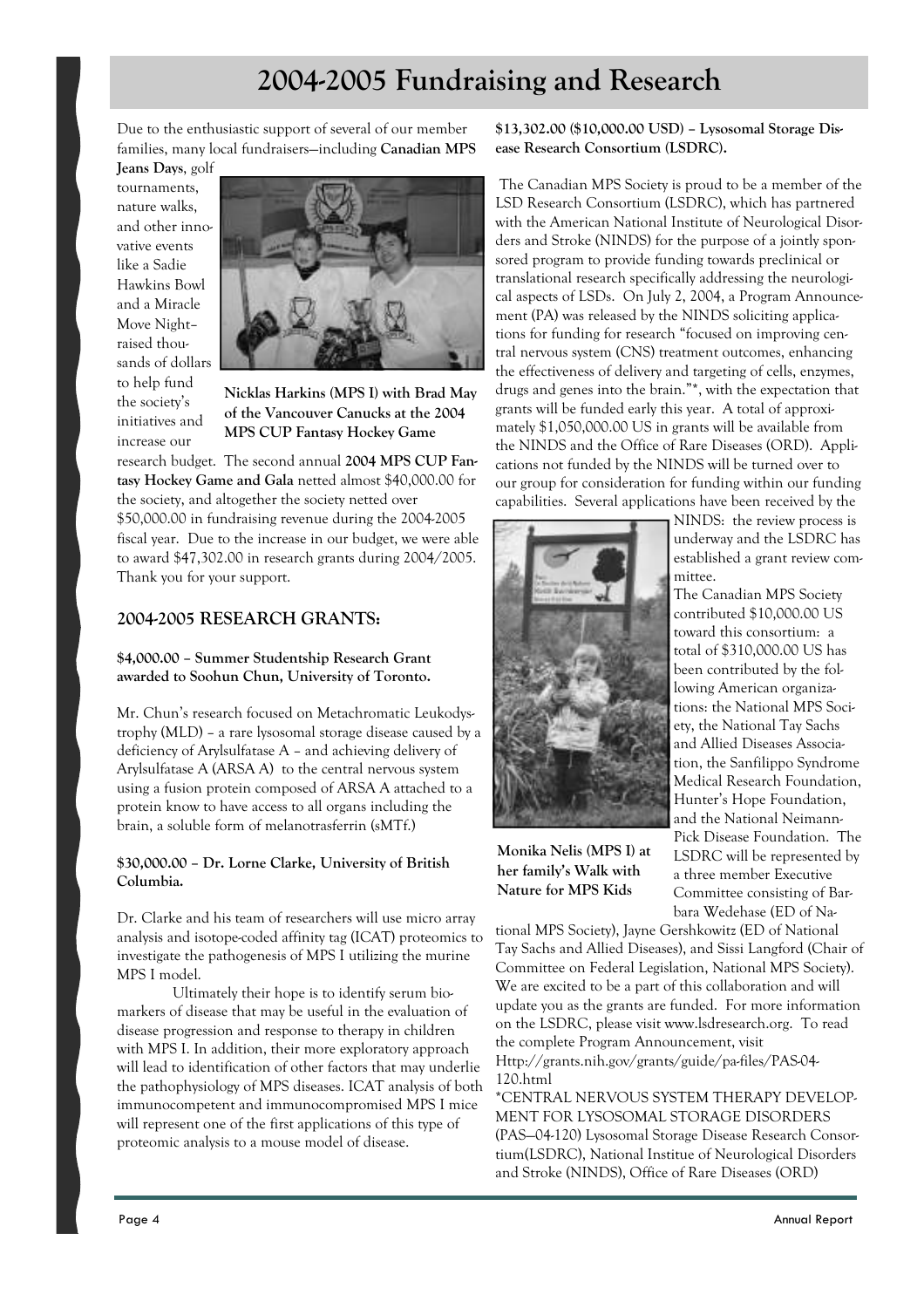## **2004-2005 Partnerships—Working together for MPS kids**

Throughout 2004-2005, the Canadian MPS Society developed its working relationships with allied national and international organizations and networks to further its mission. In addition to the LSDRC, the Canadian MPS Society worked with:

**National MPS Society (USA) Executive Director Barbara Wedehase with Canadian MPS Society Executive Director Kirsten Harkins at the National MPS Society's 2004 Disney Conference** 



**LEARN (Lysosomal Education and Research Network)** – A group of organizations, including those involved with the LSDRC, have joined forces in order to participate in an overall lysosomal storage disease (LSD) educational intiative. Members of LEARN met at the American Society of Human Genetics meeting, held in Toronto in October of 2004.

**CORD (The Canadian Organization for Rare Diseases)** – Our society continues to support CORD in its effort to have orphan drug policy implemented in Canada.

#### **GOLD (Global Organization for Rare Diseases)** –

We are happy to be members of this new international organization, aimed at improving education and knowledge about LDSs, fostering collaborative research, creating standards for diagnosis and testing for LSDs and fostering coordination amongst existing patient registries to develop a global resource. www.goldinfo.org.

#### **The International MPS Network** –

A group of international MPS society leaders met in Mainz, Germany following the international MPS symposium in May of 2004 after an initial meeting in Manchester, England in the Fall of 2003 and continue to share ideas surrounding patient groups.

Judy and Terry Byrne attended the International MPS Symposium in Mainz, where Judy hosted a Canadian MPS Society information booth in addition to participating in the International MPS Network's working meeting. Judy and Terry also took part in the first annual general meeting of GOLD.

#### **The Canadian Fabry Society and The Canadian Gaucher Society** –

The Canadian MPS Society works closely with these societies toward our common goals, particularly those surrounding access to available treatments. In May of 2004, the first BC Lysosomal Storage Disease (LSD) patient meeting was held in Vancouver to bring together families

affected with various LSDs in BC.

#### **The National MPS Society** –

Our society has established an extremely effective working relationship with the USA's National MPS Society, sharing information and experiences and partnering on new publications like our upcoming "Everyday Book." Our board's chairperson, Judy Byrne, board member Todd Harkins and executive director Kirsten Harkins attended the National MPS Society's Disney Conference in Orlando, Florida in December 2004 and sat in on their committee and board meetings in order to gain perspective on their working board's governance and their society's programs and policies. The conference—with an attendance of almost 800—provided an excellent opportunity to meet *many* other families whose lives are affected by these extremely rare diseases. We hope to have a larger Canadian contingent at the next Disney conference, tentatively scheduled for 2009. The knowledge and friendships we gain at international conferences is immeasurable.



**Mélissa and Olivier Bilodeau (MPS IV)** 



**Andrew (MPS II) and Bradley Lanese at St. Alexander Catholic School's Canadian MPS Jeans Day** 



**Daniel and Sarah (MPS I) Byrne and Trevor MacDonald (MPS I) at the Sarah Byrne Celebrity Pro-Am for MPS kids**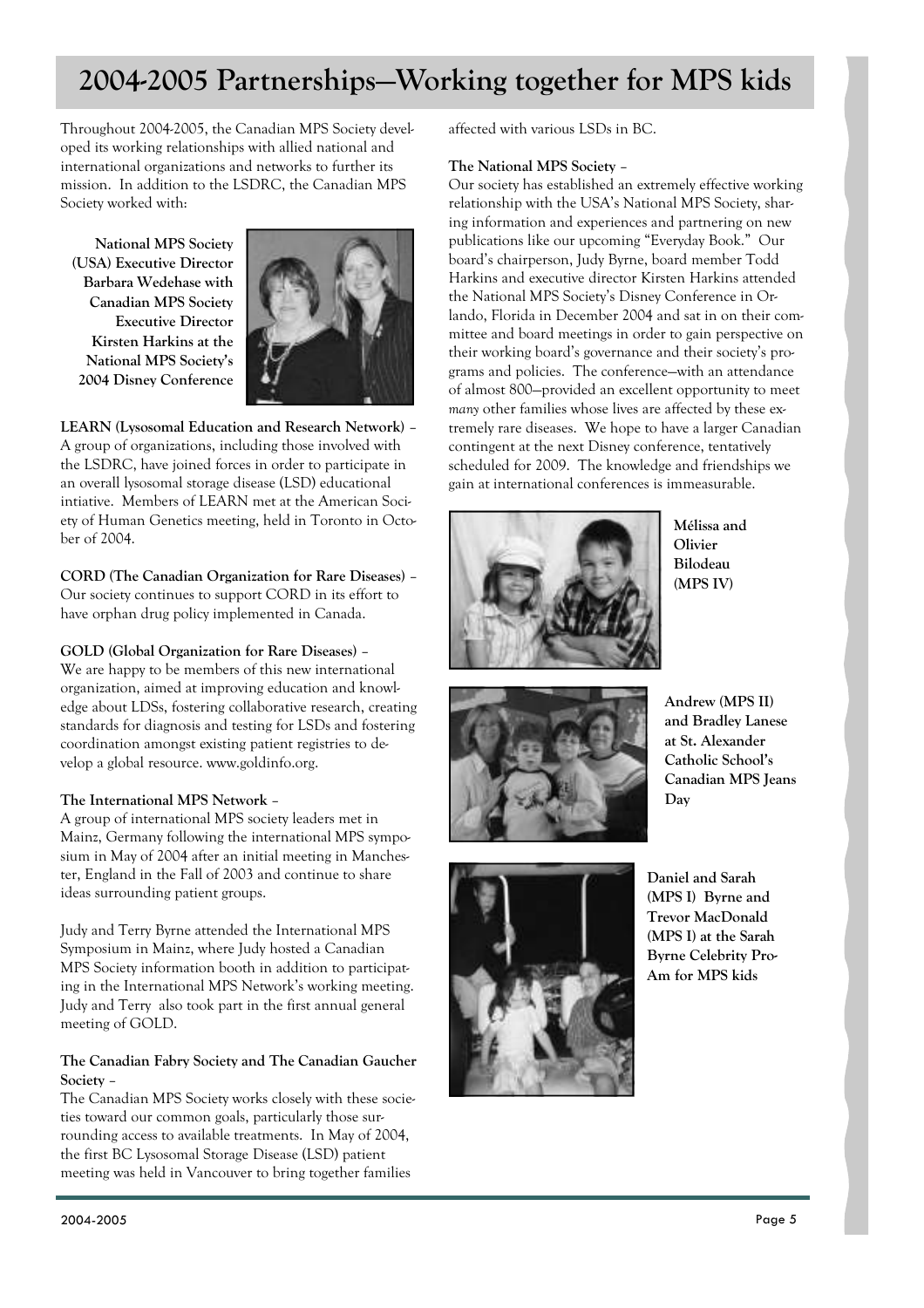## **Financial Statements for the year ended March 31, 2005**

#### **To the Members of The Canadian Society for Mucopolysaccharide & Related Diseases Inc.,**

 We have reviewed the balance sheet of The Canadian Society for Mucopolysaccharide & Related Diseases Inc. as at March 31, 2005 and the Statement of Revenue, Expenditures and Surplus for the year then ended.

 Our review was made in accordance with generally accepted standards for review engagements and accordingly consisted primarily of enquiry, analytical procedures and discussion related to information supplied to us by the Society.

 A review does not constitute an audit and consequently we do not express an audit opinion on these Financial Statements.

 Based on our review, nothing has come to our attention that causes us to believe that these Financial Statements are not, in all material respects, in accordance with Canadian generally accepted accounting principles.

Quantum Accounting Services Inc. August 16, 2005

| <b>Balance Sheet</b>         |          |        |
|------------------------------|----------|--------|
| (Unaudited)                  |          |        |
|                              |          |        |
| March 31                     | 2005     | 2004   |
| Assets                       |          |        |
| Cash and short term deposits | \$92,551 | 96,535 |
| Sales tax receivable         | 419      | 299    |
| Accrued interest receivable  | 600      | 378    |
| Total current assets         | \$93,571 | 97,212 |
| Liabilities                  |          |        |
| Accounts payable             | 500      | 500    |
| Surplus                      | \$93,071 | 96,712 |
|                              | \$93,571 | 97,212 |
|                              |          |        |

**On behalf of the Board of Directors,** 

**Carrie Nimmo** 

**Treasurer** 

**Judy Fowler Byrne** 

**Chairperson** 

#### **Notes to Financial Statements:**

#### **Note 1. Organization**

The Canadian Society for Mucopolysaccharide & Related Diseases Inc. is incorporated under The Canadian Society for Mucopolysaccharide & Related Diseases Inc. is incorporated under the laws of Canada as a not-for-profit organization and is registered under the Income Tax Act as acharitable organization and as such is not subject to income taxes. The Society's aim is to provide support for families whose children are affected with storage diseases, to bring about more public support for families whose children are affected with storage diseases, to bring about more public awareness of lysosomal storage diseases, and to raise funds to further research into storage diseases.

#### **Note 2. Significant Accounting Policies**

#### **Revenue Recognition**

The society follows the deferral method of accounting for contributions.

#### **Capital Assets**

Capital assets are not recorded on the balance sheet. Expenditures for capital assets in the year are recorded as expenses and disclosed in the statement of operations. The only capital assets of the Society consist of office equipment.

#### **Volunteer Services**

The work of the Society is dependent on the efforts of many volunteers. Because these services are not normally purchased by the Society and because of the difficulty of determining their fair value, donated services are not recognised in these financial statements.

#### **Financial Instruments**

Unless otherwise noted, it is management's opinion that the Society is not exposed to significant interest rate or credit risks arising from its financial instruments.

 Significant cash balances are being held at one major financial institution. The Society has a term deposit totalling \$71,169 which bears interest at 2.70%, semiannually and matures December 2006.

#### **Note 3. Fundraising**

Fundraising revenue is comprised of gross revenue in the amount of \$60,947 (2004 - \$58,261) less expenditures in the amount of \$10,389 (2004 - \$13,423).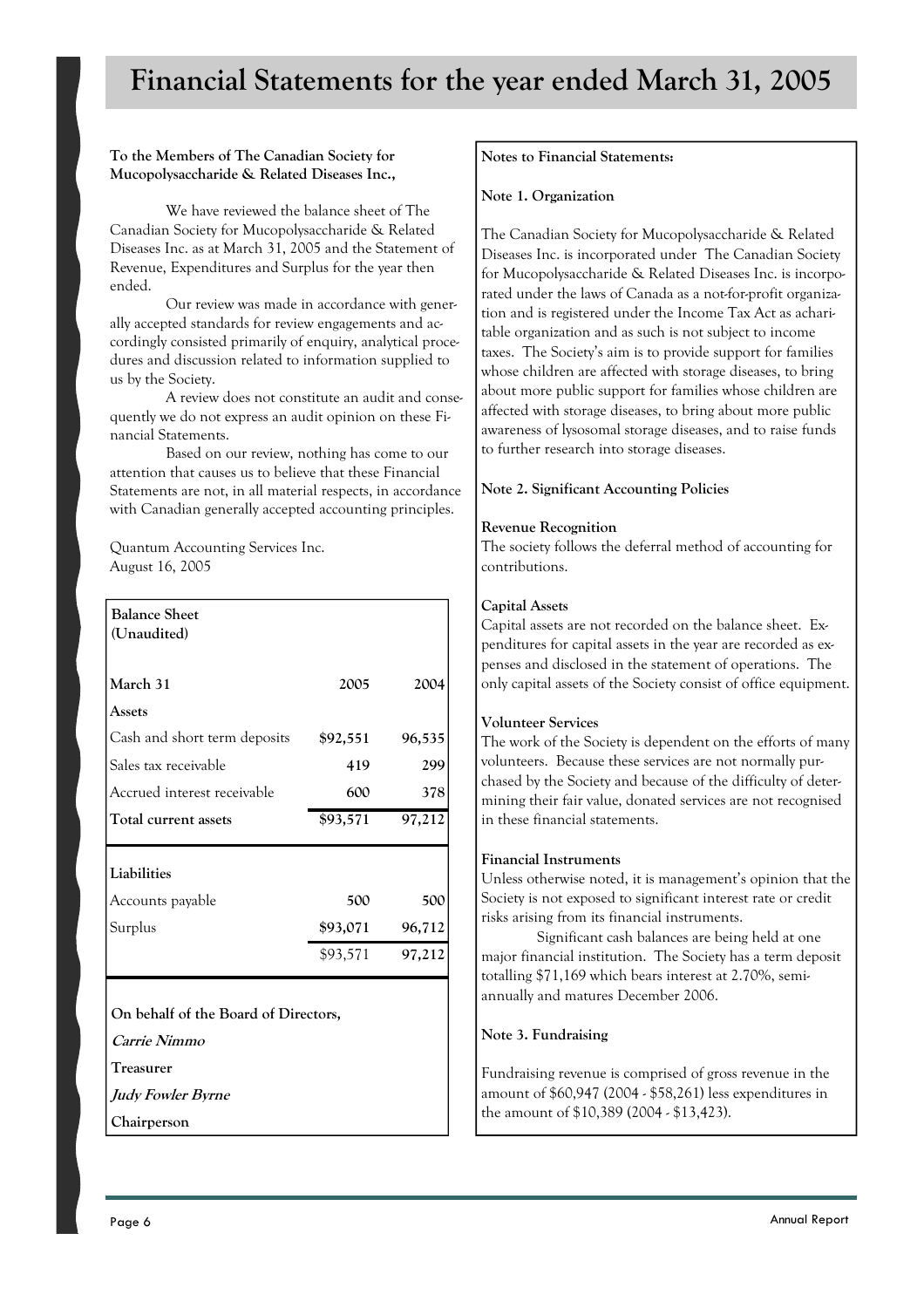# **Financial Statements for the year ended March 31, 2005**

| For year ending March 31                                      | 2005     | 2004    |
|---------------------------------------------------------------|----------|---------|
| Revenue                                                       |          |         |
| Donations                                                     | 69,698   | 83,857  |
| Fundraising, net of related expenses (Note 3)                 | 50,558   | 44,838  |
| Subscriptions                                                 | 2,727    | 2,430   |
| Interest                                                      | 1,353    | 1,688   |
| Sundry                                                        | 624      | 824     |
|                                                               | 126,390  | 133,637 |
| Expenditures                                                  |          |         |
| Salaries and contract fees                                    | 34,197   | 34,128  |
| Conferences                                                   | 20,441   |         |
| Telephone and internet                                        | 6,795    | 3,998   |
| Printing and postage                                          | 6,280    | 5,196   |
| Family assistance donations                                   | 2,885    | 3,000   |
| Travel                                                        | 2,708    | 2,824   |
| Office expense                                                | 2,630    | 1,954   |
| Consulting fees                                               | 2,197    | 9,000   |
| Non-recoverable GST                                           | 1,477    | 801     |
| Meetings                                                      | 1,391    | 3,404   |
| Insurance                                                     | 1,100    |         |
| Professional fees                                             | 600      | 600     |
| Registration fees                                             | 30       | 30      |
| Office equipment                                              |          | 2,945   |
|                                                               | 82,730   | 67,880  |
| Research grants                                               | 47,302   | 43,000  |
|                                                               | 130,032  | 110,880 |
| Excess/(Deficiency) of revenue over expenditures for the year | (3, 642) | 22,757  |
| Surplus, beginning of year                                    | 96,712   | 73,955  |
| Surplus, end of year                                          | 93,071   | 96,712  |